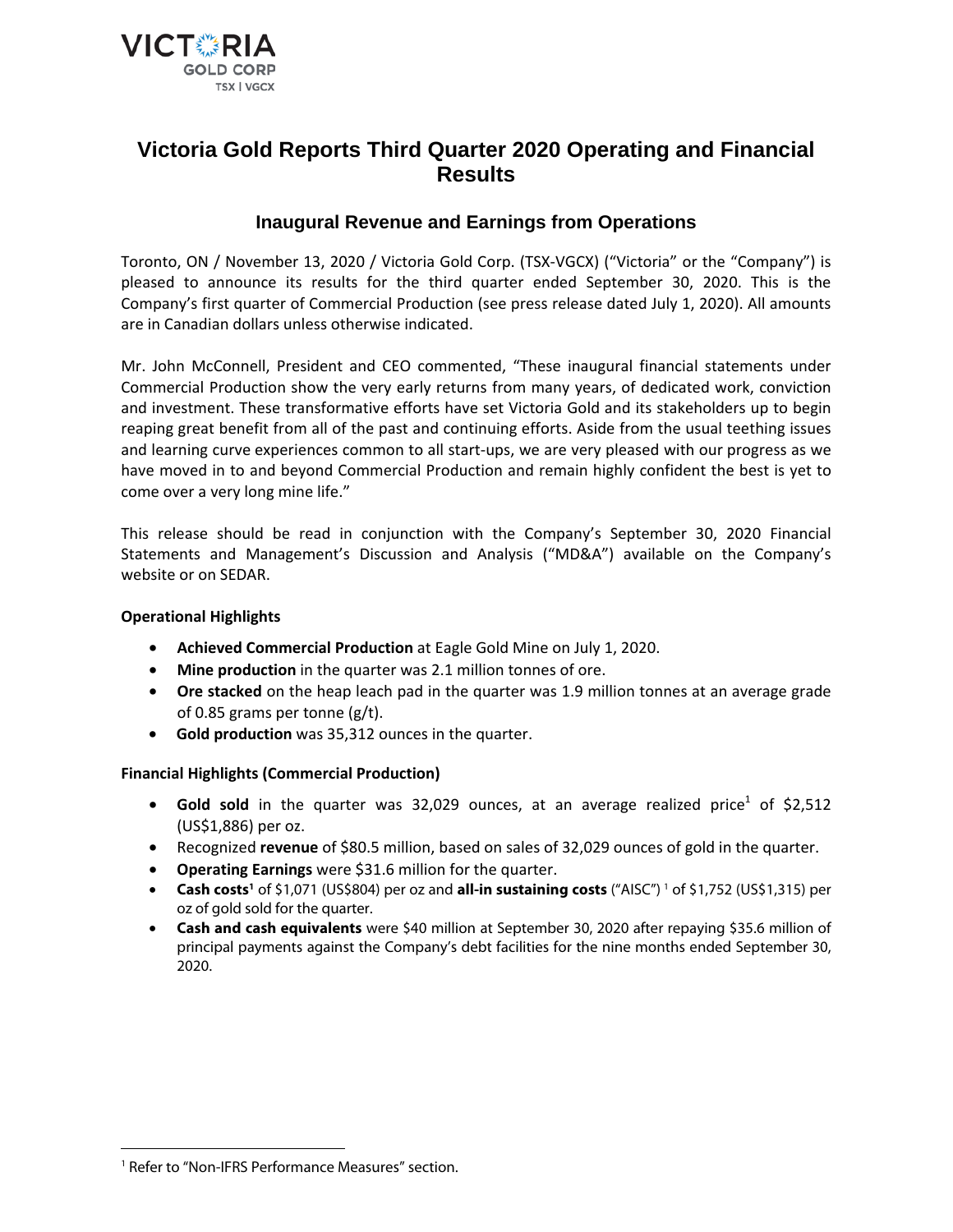#### **Third Quarter 2020 Operating Results**

|                       |                | Three months ended<br>September 30, 2020 | <b>Nine months ended</b><br>September 30, 2020 <sup>(1)</sup> |
|-----------------------|----------------|------------------------------------------|---------------------------------------------------------------|
| <b>Operating data</b> |                |                                          |                                                               |
| Ore mined             | <b>Tonnes</b>  | 2,077,132                                | 5,281,938                                                     |
| Waste mined           | <b>Tonnes</b>  | 4,434,163                                | 9,285,388                                                     |
| Total mined           | Tonnes         | 6,511,295                                | 14,567,326                                                    |
| Strip ratio           | (waste to ore) | 2.13                                     | 1.76                                                          |
| Mining rate           | Tonnes/day     | 70,775                                   | 53,165                                                        |
| Ore stacked on pad    | <b>Tonnes</b>  | 1,909,412                                | 4,954,853                                                     |
| Ore stacked grade     | g/t Au         | 0.85                                     | 0.86                                                          |
| Throughput (stacked)  | Tonnes/day     | 20,754                                   | 18,083                                                        |
| Gold ounces produced  | OZS.           | 35,312                                   | 74,355                                                        |
| Gold ounces sold      | OZS.           | 32,029                                   | 62,528                                                        |

*(1) Note the disclosure of operating results and supporting discussion in this news release does not present comparative statistics for the prior year as the Eagle Gold Mine commenced Commercial Production effective July 1, 2020.* 

#### *Gold production and sales*

During the three months ended September 30, 2020, the Eagle Gold Mine produced 35,312 ounces of gold. During the three months ended September 30, 2020, the Company sold 32,029 ounces of gold.

#### *Mining*

During the three months ended September 30, 2020, a total of 2.1 million tonnes of ore were mined, at a strip ratio of 2.1:1 with a total 6.5 million tonnes material mined.

Mining and processing activities continued to ramp up toward full production during the third quarter of 2020. Total tonnes mined were above forecast while ore mined was lower than forecast due to bottlenecks being resolved within the processing circuit. This allowed the mine to utilize available resources to advance waste stripping to ease future ore release requirements.

#### *Processing*

During the three months ended September 30, 2020, a total of 1.9 million tonnes of ore was stacked on the heap leach pad at an average head grade of 0.85 g/t Au. The throughput rate was 20.8 k tonnes per day.

Tonnes stacked on the heap leach pad increased during Q3 2020, however, total tonnes stacked and resultant gold production was lower than forecast. Importantly, both gold grade and metallurgical recoveries are reconciling well against the Eagle reserve model and a significant gold inventory is building on the heap leach pad.

A number of improvements related to material handling within the process circuit were completed, or are in progress, during the quarter. These corrective measures are significantly improving reliability and, in turn, will improve ore stacking and gold production going forward. Optimization activities in Q3 included:

| <b>Optimization Activity</b>                          | <b>Details</b>                                                                                         | <b>Progress</b>  |
|-------------------------------------------------------|--------------------------------------------------------------------------------------------------------|------------------|
| Tertiary stockpile feeders and<br>crusher feed chutes | Improved design to reduce maintenance requirements<br>and increase productivity.                       | Complete         |
| Equipment protective wear                             | Enhanced liner design and product selection to<br>significantly increase wear life, reduce maintenance | In progress, 70% |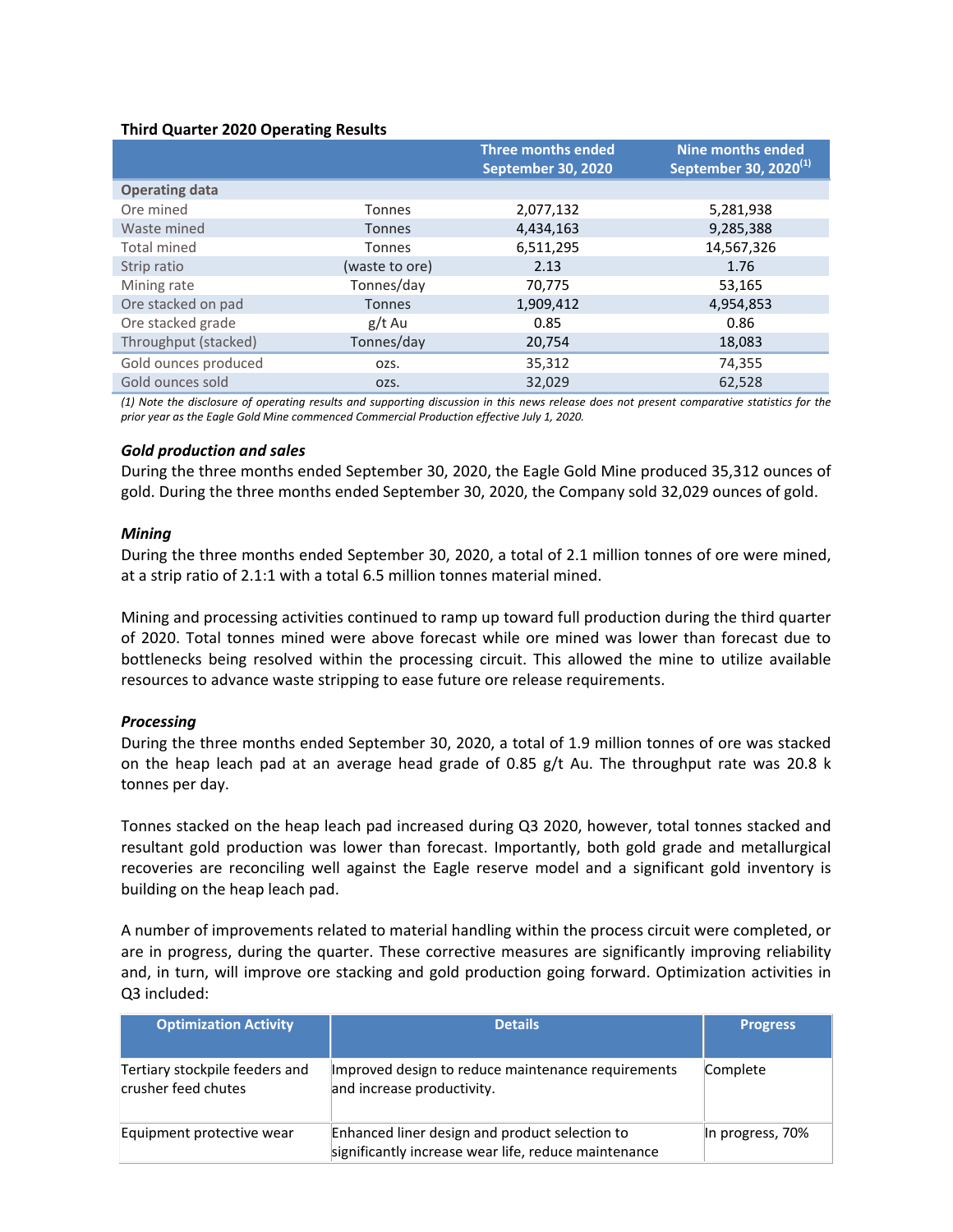| <b>Optimization Activity</b>                                  | <b>Details</b>                                                                 | <b>Progress</b>                          |
|---------------------------------------------------------------|--------------------------------------------------------------------------------|------------------------------------------|
| liners                                                        | requirements and down time.                                                    | complete                                 |
| Control systems                                               | Process logic upgrades to reduce nuisance trips and<br>improve start-up times. | Complete                                 |
| Dust suppression in<br>secondary/tertiary crusher<br>building | Improved spillage & dust suppression to improve safety<br>and productivity.    | Complete                                 |
| Grasshopper conveyors on HLP                                  | Increasing horse power to allow for improved capacity<br>and production.       | Expected to be<br>complete in Q4<br>2020 |

# *Sustaining capital*

The Company incurred a total of \$20.0 million in sustaining capital expenditures during the three months ended September 30, 2020. Significant sustaining capital expenditures during the period included Phase 1B heap leach facility infrastructure \$4.4 million, upgrades to the material handling system including chute liners \$2.4 million, spares for the CAT 6040 shovels \$1.3 million and capitalized stripping costs \$6.9 million.

# **2020 Operational Guidance**

On July 14, 2020, the Company provided inaugural guidance for the Eagle Gold Mine. The following table shows the tracking of the Company's performance to these guidelines:

|                 |              | H <sub>2</sub> 2020 Guidance<br>(as at July 14, 2020) | Q3 Achievement |
|-----------------|--------------|-------------------------------------------------------|----------------|
| Gold production | OZS.         | 85,000 - 100,000                                      | 35,312         |
| AISC            | US\$/oz sold | $$950 - $1,100$                                       | \$1,315        |

Material handling improvements within the process circuit are proceeding well. A comprehensive Operations Reliability Enhancement Phase is well underway to improve equipment mechanical availability and maintenance practices. The primary goal of the Operations Reliability Enhancement Phase is to increase plant uptime and thereby achieve throughput design capacity and lower unit costs. Key areas for improvement include: feeder and feed chute design; wear liner selection and design; control logic improvements in the process system and addressing under designed capacity of the mobile grasshopper conveyor stacking system on the heap leach pad.

The initial feeder and feed chute designs have proven to be overly complex with many wear liner configurations, insufficient access and limited inspection hatches. The feeders, which feed ore to the tertiary screens and crushers, have been reconfigured to a conveyor style arrangement. This has greatly reduced liner wear and belt damage both of which have significantly reduced maintenance requirements and improved uptime. Feed chutes have been redesigned to ensure a high level of commonality in wear liner packages, reducing inventory and simplifying maintenance requirements. The feed chute design enhancements have also improved maintenance access and increased the number of inspection hatches. Combined these improvements enable better asset management and speed up maintenance operations.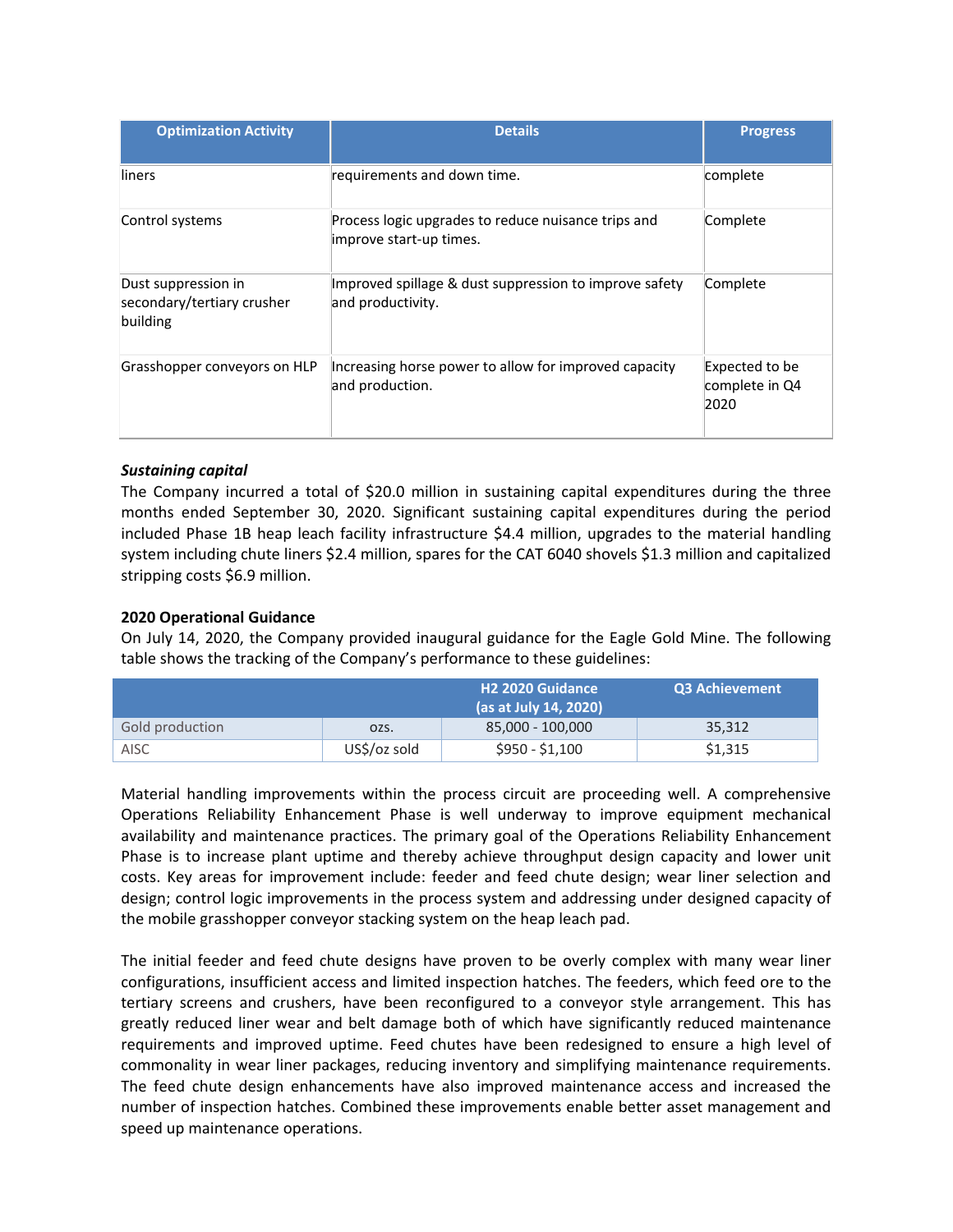The ore has proven to be more abrasive than initially assumed in the detailed design. This has caused significantly more liner wear than expected, requiring more frequent maintenance downtime and increased cost. Increased abrasion is being addressed by switching to high abrasion cast liners which significantly improve uptime and overall reliability. Liner design and molds are complete and the new liner packages are arriving on site through the course of Q4. On site testing of these liners have demonstrated to be very effective in reducing wear and improving plant uptime.

Considerable process control logic enhancements were possible now that a baseline of operational history has been established. The control logic was originally established during the last stages of construction and while the basic framework was in place, our plant operators were able to make considerable improvements to the way the plant is controlled and operated.

Some components of the mobile conveyor stacking system used on the heap leach pad to convey material to the active leaching face have under designed motor capacity. Specifically, there are 8 mobile grasshopper units that are powered via a single 75 horsepower motor. These units have demonstrated a conveyance capacity that is 80-85% of design capacity and, being the last piece of equipment along the line, are bottlenecking throughput on all upstream equipment. The grasshoppers in question are readily modified to accept 200 horsepower motors. All material for the modifications have been ordered and are expected to arrive in Q4. Once all the grasshoppers have been upgraded to 200 horsepower the system will be capable of higher hourly throughput tonnages.

Lastly, as operations have ramped up, the Covid-19 pandemic has persisted and has had an adverse impact on operational performance. We have benefited from the Yukon Government deeming mining an essential service to ensure operations have continued uninterrupted. However, government mandated restrictions have had a manageable but significant impact on employee turn-over, on site vendor support, supply chain operations and costs. Positively, the efforts of government and the company have ensured continued operations to date and no known cases of Covid-19 at site as of the date of this MD&A.

# **Revised H2 2020 Guidance**

The Company has updated its inaugural guidance, previously disclosed on July 14, 2020, for the Eagle Gold Mine. The following table shows the tracking of the Company's performance to these revised guidelines:

|                 | Q3 Achievement |                   |         |
|-----------------|----------------|-------------------|---------|
| Gold production | OZS.           | 72,000 - 77,000   | 35,312  |
| AISC            | US\$/oz sold   | $$1,175 - $1,275$ | \$1,315 |

#### **Third Quarter 2020 Financial Results**

|                              |   | <b>Three months ended</b><br>September 30, 2020 | <b>Nine months ended</b><br>September 30, 2020 $^{(1)}$ |
|------------------------------|---|-------------------------------------------------|---------------------------------------------------------|
| <b>Financial data</b>        |   |                                                 |                                                         |
| Revenue                      | Ś | 80,526,228                                      | 80,526,228                                              |
| Gross profit                 |   | 33,155,437                                      | 33,155,437                                              |
| Net income (loss)            |   | 20,272,444                                      | (39, 959, 228)                                          |
| Earnings per share - Basic   |   | 0.328                                           | (0.666)                                                 |
| Earnings per share - Diluted |   | 0.312                                           | (0.666)                                                 |
| <b>Financial position</b>    |   |                                                 |                                                         |
| Cash and cash equivalents    | c |                                                 | 39,972,714                                              |
| Working capital              |   |                                                 | (6, 515, 101)                                           |
|                              |   |                                                 |                                                         |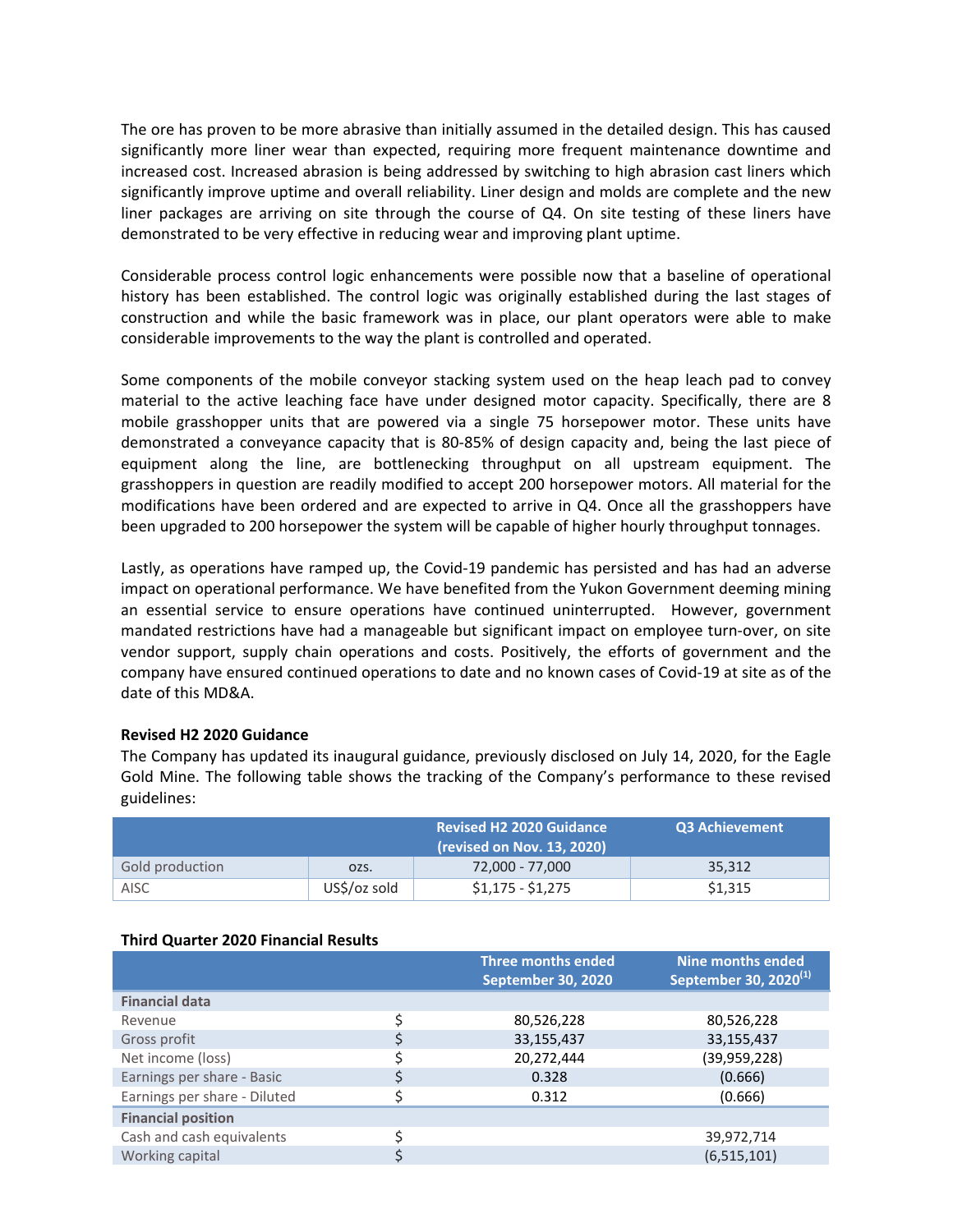|                               | Three months ended<br>September 30, 2020 | Nine months ended<br>September 30, 2020 <sup>(1)</sup> |
|-------------------------------|------------------------------------------|--------------------------------------------------------|
| Property, plant and equipment |                                          | 576,001,626                                            |
| Total assets                  |                                          | 756,368,858                                            |
| Long-term debt                |                                          | 229.944.777                                            |

*(1) Eagle Gold Mine commenced Commercial Production effective July 1, 2020. As such, only financial data from this date are recognized in the Company's condensed consolidated interim statements of income (loss) and comprehensive income (loss) for the nine months ended September 30, 2020 and in this table. Financial operating results prior to that were capitalized to mineral properties within property, plant and equipment.*

# *Revenue*

Since the start of Commercial Production on July 1, 2020, the Company sold 32,029 ounces of gold at an average realized price of \$2,512 (US\$1,886) (see "Non-IFRS Performance Measures" section) resulting in revenue of \$80.5 million. Revenue is net of treatment and refining charges, which were \$0.2 million for the third quarter.

# *Cost of goods sold*

Cost of goods sold of \$34.4 million for the third quarter are comprised of production costs, (including mining, processing, and site general and administration costs), royalty and selling costs.

# *Depreciation and depletion*

Depreciation and depletion was \$13.0 million since the start of commercial production. Assets are depreciated on a straight-line basis over their useful life, or depleted on a units-of-production basis over the reserves to which they relate.

# *Net income (loss)*

The Company reported income of \$20.3 million for the third quarter, compared to a loss of \$21.5 million for the previous quarter. The increase in net income is the result of operating earnings, partially offset by finance costs and unrealized and realized losses on derivative instruments.

#### **Liquidity and Capital Resources**

At September 30, 2020, the Company had cash and cash equivalents of \$40.0 million and a working capital deficit of \$6.5 million compared to cash and cash equivalents of \$16.9 million and a working capital deficit of \$54.7 million at December 31, 2019. The increase in cash and cash equivalents of \$23.1 million, was due to operating activities and changes in working capital including foreign exchange gains on cash balances (\$72.4 million increase in cash), partially offset by investing activities (\$49.3 million decrease in cash) from construction of the Eagle Gold Mine and exploration and evaluation, net of amounts received from a prior period property sale.

#### **Impact of COVID-19**

The Company's primary commitment is the safety and health of our workforce and neighbouring communities in central Yukon. There were no cases of COVID-19 identified at the Eagle Gold Mine as of November 13, 2020.

The Company continues to follow strict Covid-19 protocols at the Eagle Mine site as well as across the Company's work locations. The Eagle Gold Mine site continues to operate on a 4 week in / 4 week out schedule rather than the normal pre-Covid-19 2 week in / 2 week out schedule.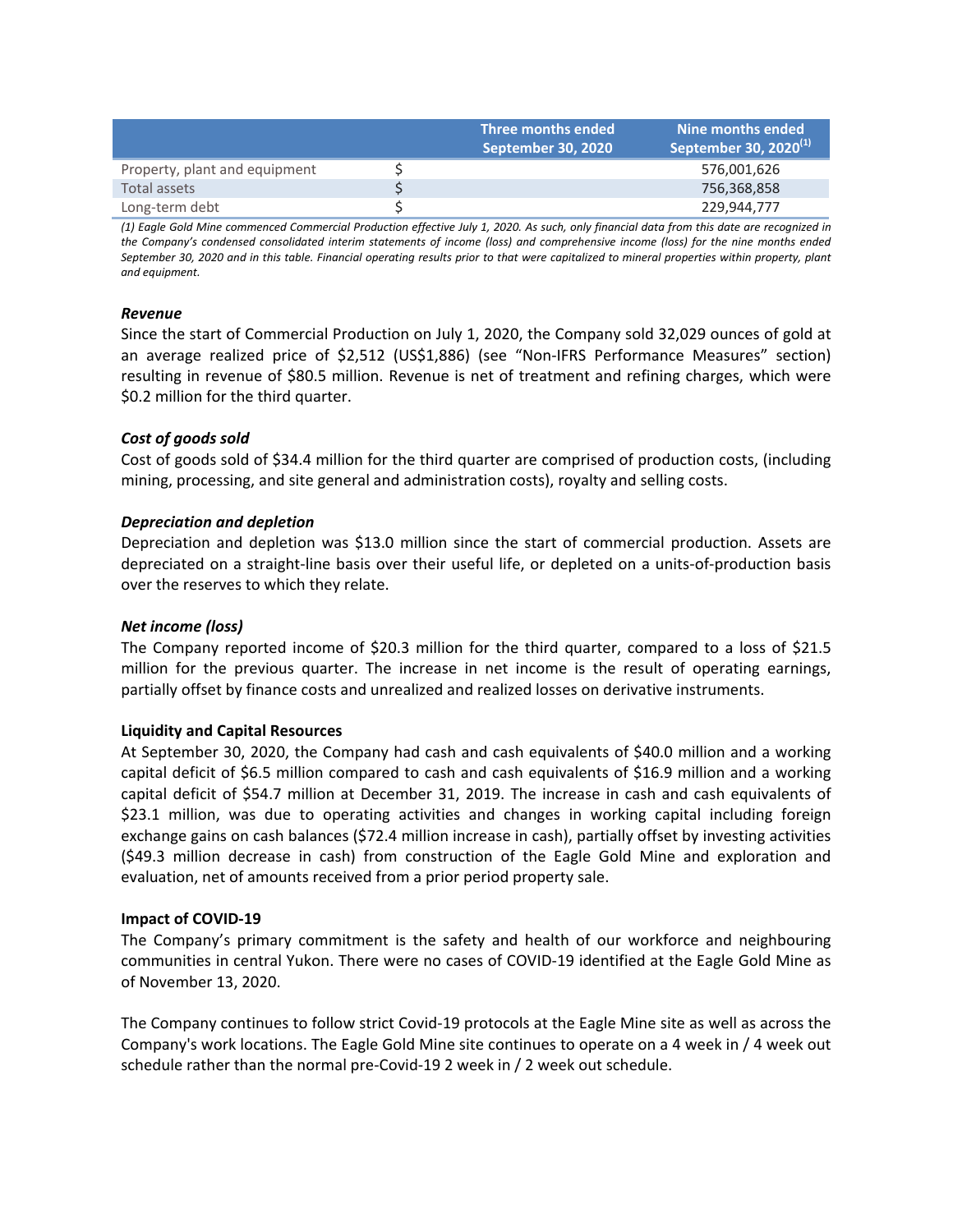### **Qualified Person**

The technical content of this news release has been reviewed and approved by Paul D. Gray, P.Geo, as the "Qualified Person" as defined in National Instrument 43-101 - *Standards of Disclosure for Mineral Projects.*

# **Conference Call**

The conference call to discuss the third quarter 2020 operating and financial results and updates will take place on **Monday, November 16, 2020 at 9:00am PT (12:00 pm ET).** Call in details will be available on the Company's website.

An recording of the conference call will be available on the Company's website at [www.vgcx.com](http://www.vgcx.com/) following the call.

# **About the Dublin Gulch Property**

Victoria Gold's 100%-owned Dublin Gulch gold property (the "Property") is situated in central Yukon Territory, Canada, approximately 375 kilometers north of the capital city of Whitehorse, and approximately 85 kilometers from the town of Mayo. The Property is accessible by road year round, and is located within Yukon Energy's electrical grid.

The Property covers an area of approximately 555 square kilometers, and is the site of the Company's Eagle and Olive Gold Deposits. The Eagle Gold Mine is Yukon's newest operating gold mine. The Eagle and Olive deposits include Proven and Probable Reserves of 3.3 million ounces of gold from 155 million tonnes of ore with a grade of 0.65 grams of gold per tonne, as outlined in a National Instrument 43-101 Technical Report for the Eagle Gold Mine dated December 3, 2019. The Mineral Resource under National Instrument 43-101 – *Standards of Disclosure for Mineral Projects* ("NI 43- 101") for the Eagle and Olive deposits has been estimated to host 227 million tonnes averaging 0.67 grams of gold per tonne, containing 4.7 million ounces of gold in the "Measured and Indicated" category, inclusive of Proven and Probable Reserves, and a further 28 million tonnes averaging 0.65 grams of gold per tonne, containing 0.6 million ounces of gold in the "Inferred" category.

#### **Non-IFRS Performance Measures**

This news release refers to certain financial measures, such as average realized gold price per oz sold, cash operating cost per oz sold and all-in sustaining cost, which are not measures recognized under IFRS and do not have a standardized meaning prescribed by IFRS. These measures may differ from those made by other companies and accordingly may not be comparable to such measures as reported by other companies. These measures have been derived from the Company's financial statements because the Company believes that, with the achievement of commercial production, they are of assistance in the understanding of the results of operations and its financial position. Please refer to the Company's MD&A for the third quarter of 2020 for an explanation of non-IFRS measures used.

#### **Cautionary Language and Forward-Looking Statements**

This press release includes certain statements that may be deemed "forward-looking statements". Except for statements of historical fact relating to Victoria, information contained herein constitutes forward-looking information, including any information related to Victoria's strategy, plans or future financial or operating performance. Forward-looking information is characterized by words such as "plan", "expect", "budget", "target", "project", "intend", "believe", "anticipate", "estimate" and other similar words, or statements that certain events or conditions "may", "will", "could" or "should" occur, and includes any guidance and forecasts set out herein (including, but not limited to, production and operational guidance of the Corporation). In order to give such forward-looking information, the Corporation has made certain assumptions about its business, operations, the